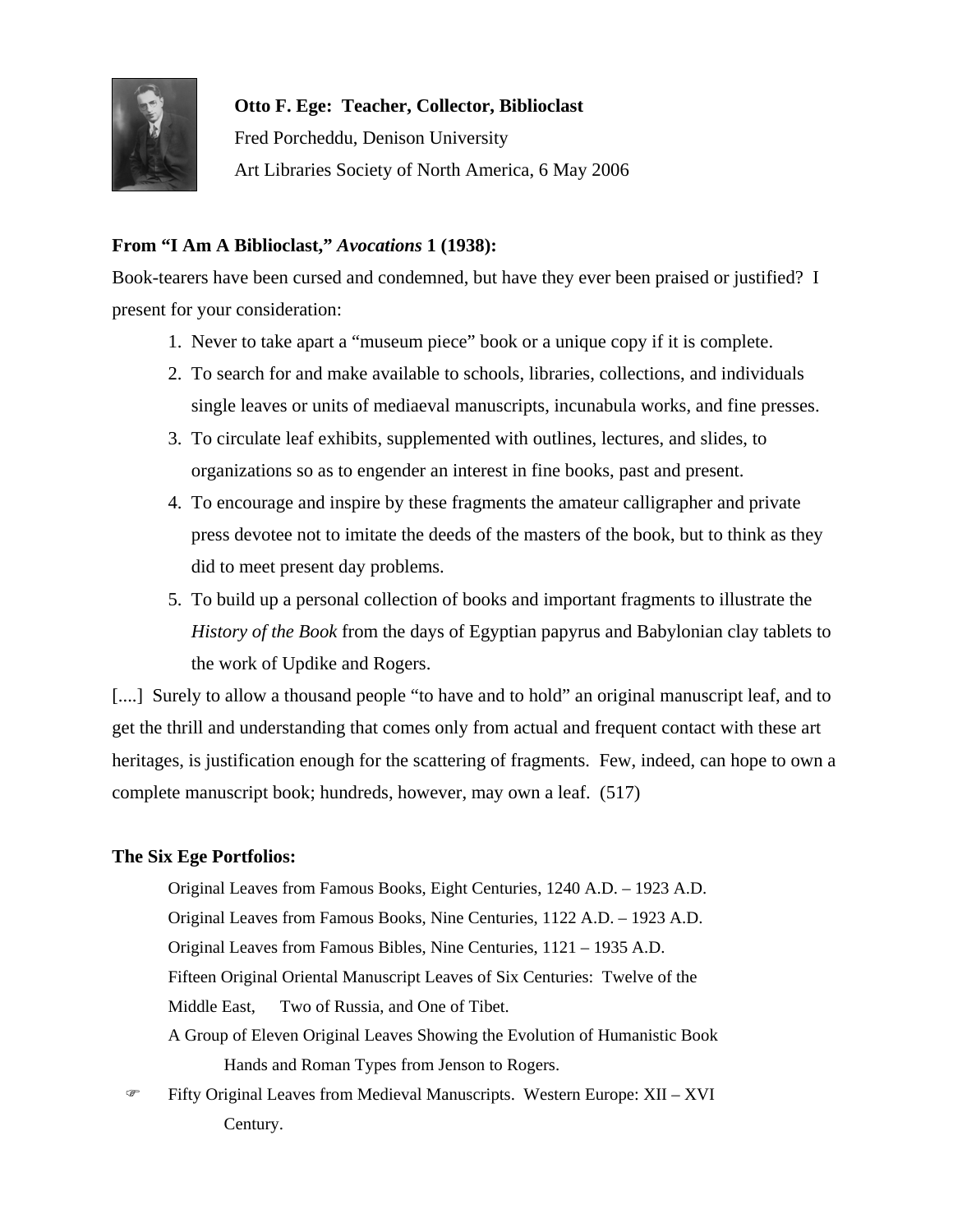### **Contents of the "Fifty Original Leaves" Portfolios**

#### Leaf # Ege's Identification

- 1. Switzerland (?): New Testament (*Testamentum Novum, cum Glossis Bedae, Hieronymi, et Gregorii*). Early 12<sup>th</sup> C. Latin text; Revived Carolingian script.
- 2. Spain (or Southern France): Missal *(Missale Plenarium)*. Middle 12th C. Latin text; Revived Carolingian script.
- 3. Italy: Lectionary: Middle  $12<sup>th</sup>$  C. Latin text; Revived Carolingian script.
- 4. France: Psalter. Late  $12<sup>th</sup>$  C. Latin text; Caroline Minuscule.
- 5. France: Bible. Early  $13<sup>th</sup>$  C. Latin text; early Angular Gothic script.
- 6. England: Cambridge Bible. Early  $13^{th}$  C. Latin text; early Angular Gothic script.
- 7. England: Aurora. Early  $13<sup>th</sup>$  C. Latin text; early Gothic Script.
- 8. England: Gradual. Early 13<sup>th</sup> C. Latin text; early Angular Gothic script; Gregorian notation.
- 9. France (Paris): Bible. Middle  $13<sup>th</sup>$  C. Latin text; Minuscule Angular Gothic script.
- 10. Germany: Psalter. Illuminated. Middle 13<sup>th</sup> C. Latin text; Angular Gothic script.
- 11. Italy: Bible. Middle 13<sup>th</sup> C. Latin text; Rotunda Gothic script.
- 12. France: Psalter. Illuminated. Middle  $13<sup>th</sup>$  C. Latin text; Angular Gothic script.
- 13. England: Oxford Bible. Middle  $13<sup>th</sup>$  C. Latin text; Angular Gothic script.
- 14. France: Bible. Illuminated. Late  $13<sup>th</sup>$  C. Latin text; Angular Gothic script.
- 15. France (Beauvais): Missal (*Missale bellovacense*). Illuminated. Late 13th C. Latin text; Transitional Gothic script.
- 16. France: Breviary. Illuminated. Late 13<sup>th</sup> C. Latin text; Angular Gothic script.
- 17. England: Psalter. Illuminated. Late 13<sup>th</sup> C. Latin text; Angular Gothic script.
- 18. France: Breviary. Late 13<sup>th</sup> C. Latin text; Angular Gothic script.
- 19. Italy: Vulgate Bible. Illuminated. Early  $14<sup>th</sup>$  C. Latin text; Transitional Rotunda script.
- 20. Netherlands: Psalter. Illuminated. Early  $14<sup>th</sup>$  C. Latin text; Angular Gothic script.
- 21. France: Hymnal. Illuminated. Early  $14^{th}$  C. Latin text; Angular Gothic script; Gregorian notation.
- 22. Germany (Würzburg): Missal (*Missale Herbipolense*). Early 14<sup>th</sup> C. Latin text; Gothic script; transitional Early Gothic notation.
- 23. France: Breviary. Illuminated. Middle 14<sup>th</sup> C. Latin text; Angular Gothic script.
- 24. England: Book of Hours. Illuminated. Middle  $14<sup>th</sup>$  C. Latin text; Angular Gothic script.
- 25. Germany: Psalter. Illuminated. Late  $14<sup>th</sup>$  C. Latin text; Gothic script.
- 26. France (Rouen): Missal. Illuminated. Late  $14<sup>th</sup>$  C. Latin text; Angular Gothic script.
- 27. Italy: Antiphonal. Early  $15<sup>th</sup>$  C. Latin text; Rotunda Gothic script; Gregorian notation.
- 28. Northern France: Book of Hours. Illuminated. Middle 15<sup>th</sup> C. Latin text; Angular Gothic script.
- 29. France: Book of Hours. Illuminated. Middle  $15<sup>th</sup>$  C. Latin text; Angular Gothic script.
- 30. France: Book of Hours. Middle  $15<sup>th</sup>$  C. Latin text; Angular Gothic script.
- 31. France: Book of Hours. Middle  $15<sup>th</sup>$  C. Latin text; Angular Gothic script.
- 32. Italy (Florence): Gradual. Illuminated. Middle 15<sup>th</sup> C. Latin text; Rotunda Gothic script; square notation.
- $33.$  Germany: Missal. Middle  $15<sup>th</sup>$  C. Latin text; Angular Gothic script.
- 34. Italy: Psalter. Middle 15<sup>th</sup> C. Latin text; Rotunda Book Hand; square notations.
- 35. France: Writings of St. Jerome *(Sanctus Hieronymus, Contra Jovinianum)*. Middle 15th C. Latin text; Lettre de Somme.
- 36. France: Book of Hours. Illuminated. Middle  $15<sup>th</sup>$  C. Latin text; Angular Gothic script.
- 37. Italy: Epistolary. Middle 15<sup>th</sup> C. Latin text; Rotunda or Round Gothic script; square rhetorical neumes.
- 38. France (Limoges): Missal (*Missale Lemovicense Castrense*). Middle 15th C. Latin text; Angular Gothic script.
- 39. Italy: Livy's *History of Rome* (*T. Livii ab Urbe Condita Libri*). Middle 15<sup>th</sup> C. Latin text; Humanist script.
- 40. Italy: Thomas Aquinas*, Commentary on the Sentences* (*Super Primo Libro Sententiarum*). Late 15th C. Latin text; Humanist Book Hand.
- 41. France: *Dialogues* of Gregory the Great (*S. Gregorius Magnus, Dialogi*). Late 15<sup>th</sup> C. Latin text; Lettre Bâtarde.
- 42. Germany (Würzburg): Psalter. Late 15<sup>th</sup> C. Latin text; Angular Gothic script; Gothic notation.
- 43. Netherlands: Book of Hours. Late 15<sup>th</sup> C. Latin text; Bold Angular Gothic script.
- 44. Germany: Bible. Late 15<sup>th</sup> C. Latin text; Semi-Gothic script.
- 45. France: Book of Hours. Illuminated. Late  $15<sup>th</sup>$  C. Latin text; Gothic script.
- 46. Northern France: Book of Hours. Illuminated. Late  $15<sup>th</sup>$  C. Latin text; Gothic script.
- 47. Netherlands: Book of Hours. Illuminated. Late 15<sup>th</sup> C. Latin text; Angular Gothic script.
- 48. Netherlands: Book of Hours. Illuminated. Late  $15<sup>th</sup>$  C. Latin text; Lettre de Forme.
- 49. Germany: Missal. Early 16<sup>th</sup> C. Latin text; Lettre Bâtarde.
- 50. France: Book of Hours. Illuminated. Early  $16<sup>th</sup>$  C. Latin text; Cursive Gothic script.